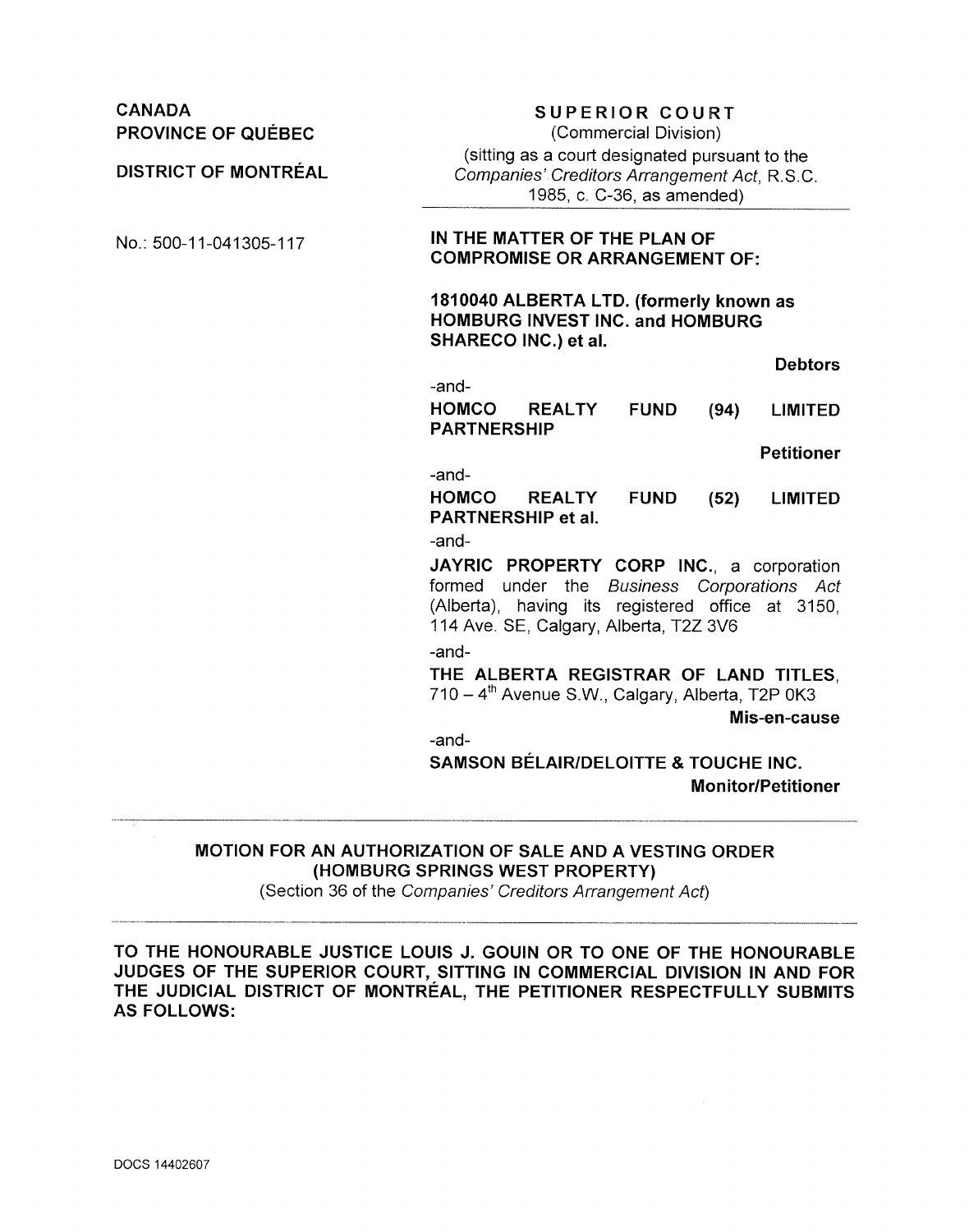### I. INTRODUCTION

- 1. On September 9, 2011, 1810040 Alberta Ltd. (formerly known as Homburg Invest Inc.) and Homburg Shareco Inc. ("HI!") and certain related entities filed and obtained protection from their respective creditors under the Companies' Creditors Arrangement Act pursuant to an Order rendered by the Superior Court of Quebec (as amended and extended from time to time, the "Initial Order");
- 2. Pursuant to the Initial Order (as amended), the Stay extends to "Mises-en-cause" related to HII, including in particular, for the purpose of this Motion, Homco Realty Fund (94) Limited Partnership ("Homco 94");
- 3. Pursuant to the Initial Order, Samson Belair/Oeloitte & Touche Inc. was appointed as court-appointed monitor (the "Monitor");
- 4. The Initial Order has been extended from time to time, most recently until August 31, 2015.
- 5. On or about February 5, 2013, HII filed a plan of compromise and reorganization (as amended and restated from time to time, the "Pian").
- 6. The Plan was approved by the "Affected Creditors" of HII on May 30, 2013, and sanctioned by an order of this Court rendered on June 5, 2013 (the "Sanction Order"):
- 7. The implementation of the Plan remained subject to the meeting of certain conditions precedent and, from March 24, 2014 to March 27, 2014, the "Plan Implementation Date" took place;
- 8. The Plan and the Sanction Order provide for the Monitor to liquidate the "Non-Core Business Entities' Assets", subject to the approval of the "Liquidation Advisory Committee", formed of Mr. Jan Schöningh (former CEO of HII), Mr. Karel De Vries (representative of Stichting Homburg Bonds) and Mr. Gabriel De Alba (representative of Catalyst).
- 9. The Plan further provides for the creation of an "Asset Realization Cash Pool" in which the "Non-Core Business Asset Net Proceeds" are deposited, for the ultimate benefit of HII's creditors under the Plan.
- 10. The "Non-Core Business Entities' Assets" include the real property of Homco 94 being the object of the present Motion, referred to as the "Homburg Springs West Property";
- 11. The Monitor is seeking the Court's approval for the sale of the Homburg Springs West Property to Jayric Property Corp. ("Jayric"), the assignee of Telsec Property Corporation ("Telsec"), for a purchase price of \$5,560,000 and pursuant to the terms and conditions contemplated by the "Irrevocable Offer to Purchase" dated February 24, 2015 between the Monitor on behalf of HII (94) GP Inc. in its capacity as general partner of Homco 94 and Telsec, a copy of which is communicated herewith as Exhibit M-1, and respectfully requests that this Honourable Court render the order sought herein to authorize and approve the sale, transfer and assignment of the Homburg Springs West Property to Jayric;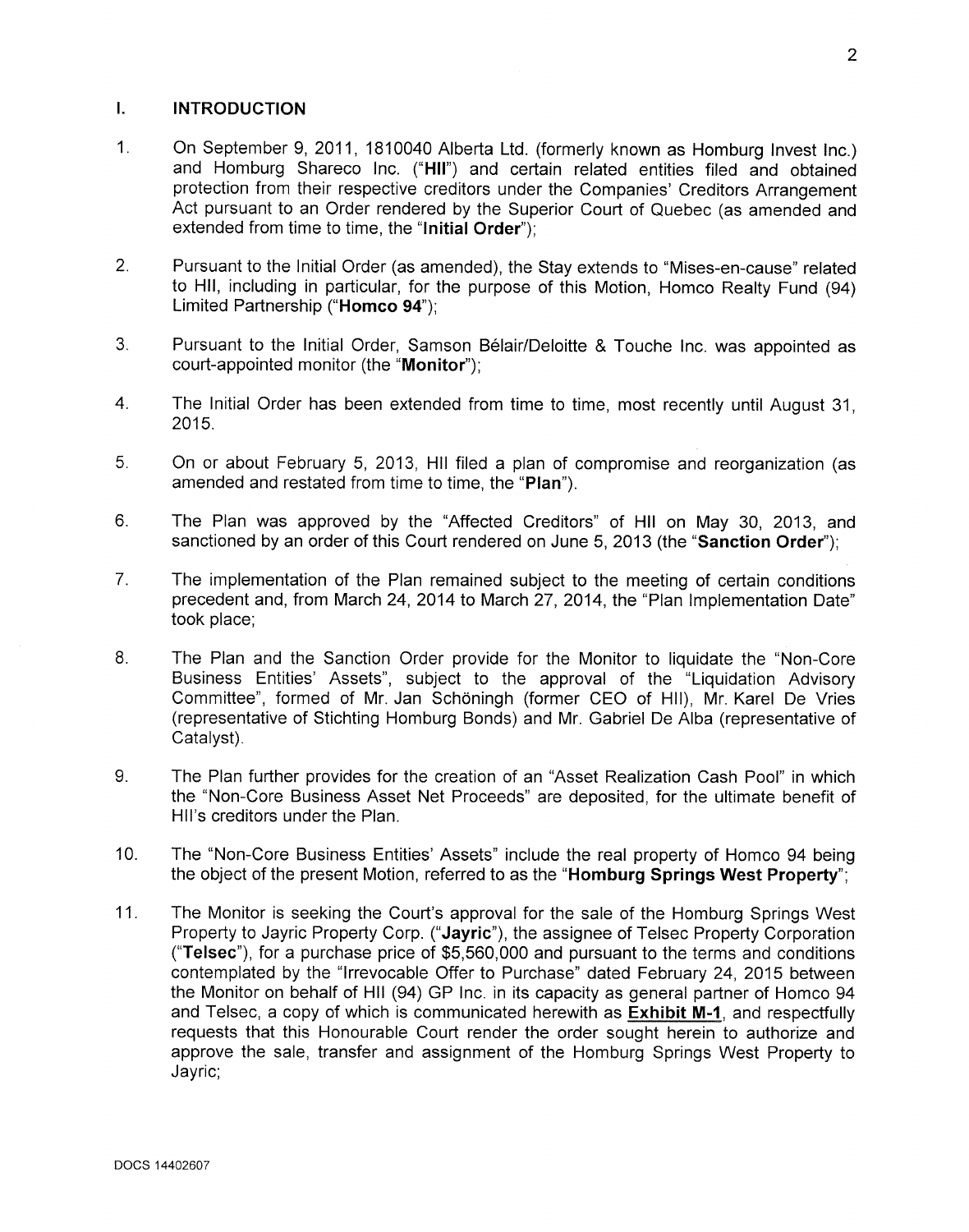### II. HOMCO 94 / HOMBURG SPRINGS WEST PROPERTY

#### A. The Homburg Springs West Property

- 12. The Homburg Springs West Property is a is a section of development land located at the northen limit of the City of Calgary, Alberta. This zone is presently undeveloped and is mainly composed of vacant fields, with a long term development horizon.
- 13. The Homburg Springs West Property consists of vacant lands and constitutes the sole material asset of Homco 94.
- 14. There is no mortgage or other security interest registered against the Homburg Springs West Property.

## B. Sale Process and Offer to Purchase

- 15. As mentioned in past Monitor's reports, in the course of the CCAA proceedings, the HII Group, in consultation with the Monitor, determined that its Canadian properties, including the Homburg Springs west Property, constituted non-core assets that would not form part of the restructured portfolio. As such, a sale process was initiated in relation to said non-core assets.
- 16. In late November 2012, as mentioned in the Eighteenth Monitor's Report, the Monitor and CBRE finalized a listing agreement for the sale of the HSW Property. The asking price was set at \$13.5M.
- 17. In the summer of 2013, as mentioned in the Twenty-Sixth Monitor's Report, HI! and the Monitor renewed the broker agreement and amended the listing price for the HSW Property, reducing it to \$10.425M. This decision was made in consultation with the broker and in light of the fact that no parties had manifested any interest on the HSW Property during the first 8-month period of the marketing and sale process.
- 18. In August 2014, a conditional offer to acquire the HSW Property was received from a first offeror (the "First Offeror"). The offer was for an amount significantly lower than the asking price and included several conditions that were not acceptable to the Liquidation Advisory Committee, and solicited an improved offer. The Monitor informed the First Offeror of the concerns of the Monitor and the Liquidation Advisory Committee with respect to its offer. In mid-January 2015, the First Offeror informed the Monitor that their investors could not meet the conditions set by the Liquidation Advisory Committee and were reassessing their interest in the HSW Property.
- 19. On December 11, 2014, a conditional offer to acquire the HSW Property was received from a second offeror (the "Second Offeror"). The offer was for an amount significantly lower than the asking price and included certain conditions that were not acceptable to the Liquidation Advisory Committee. The Monitor informed the Second Offeror of the concerns of the Monitor and the Liquidation Advisory Committee with respect to its offer, and solicited an improved offer. On January 28, 2015, the Second Offeror advised the Monitor that it was offering to slightly increase the purchase price included in its original offer.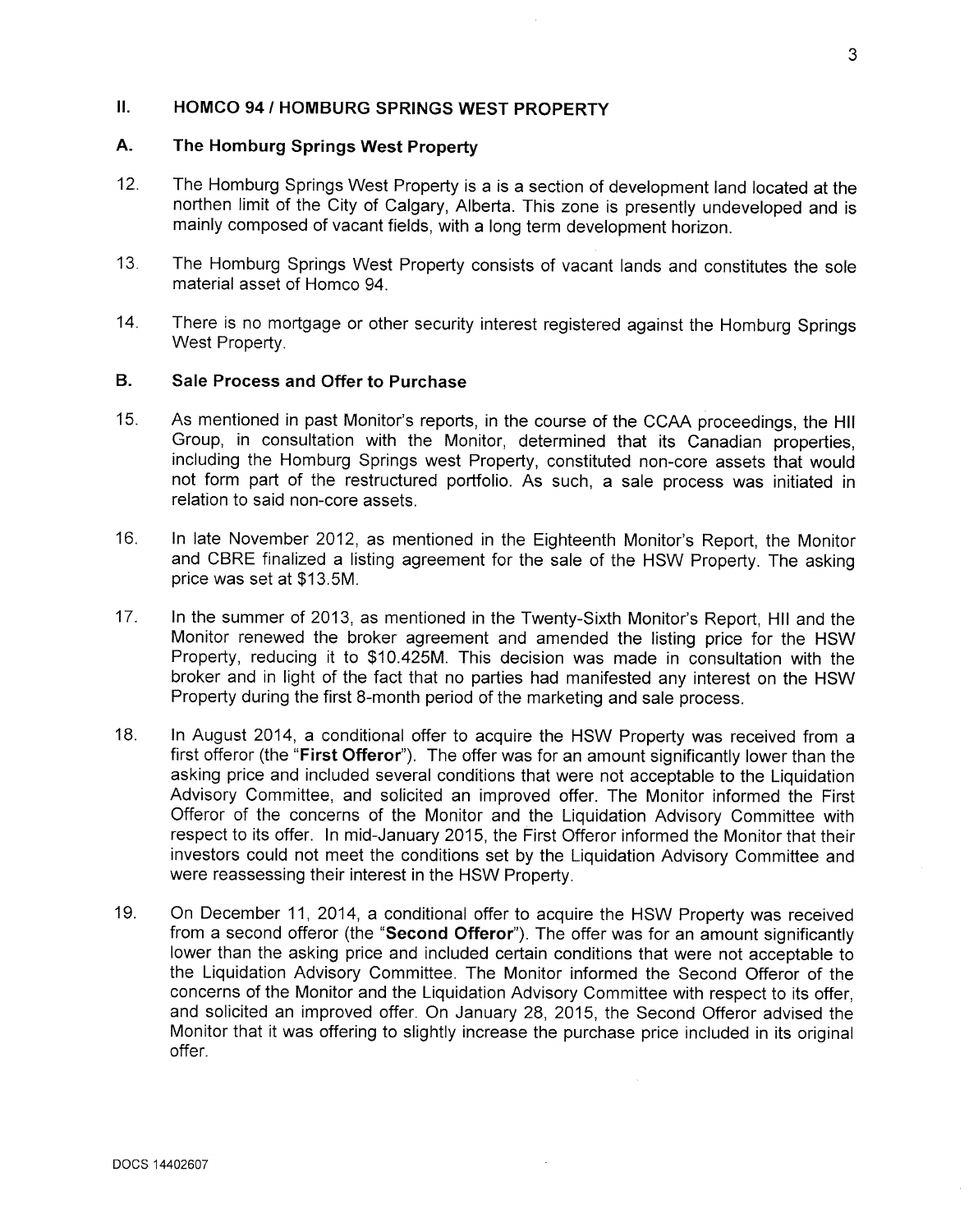- 20. On February 2, 2015, a third offeror, Telsec, provided the Monitor with an offer to purchase the HSW Property. This offer contemplated a higher purchase price and similar conditions compared to the revised offer of the Second Offeror.
- 21. Following the receipt of the concurrent offers of the Second Offeror and of Telsec, the Monitor, under the instructions of the Liquidation Advisory Committee, asked both offerors to submit their best offer by February 12, 2015. Both offerors renewed their offers on February 12, 2015, with no change on the price being offered, while indicating that they could be flexible on other conditions.
- 22. On February 16, 2015, considering (i) the fact that the HSW Property listing price had already been reduced, (ii) the fact that the HSW Property had been for sale for more than two years and that several months of negotiations, including offers and counteroffers from three different parties, had elapsed, and (iii) the confirmation from the First Offeror and the Second Offeror that they would not provide an improved offer on the HSW Property, the Liquidation Advisory Committee determined that Telsec's offer should be accepted.
- 23. On or about February 24, 2015, Telsec submitted the Irrevocable Offer to Purchase  $(M-1)$ .
- 24. The Irrevocable Offer to Purchase (M-1) provides for the sale of the Homburg Springs West Property at a price of \$5,560,000 and was subject, *inter alia,* to a 60-day duediligence period (the "Homco **94** Transaction"), as appears from the Offeror's Conditions Precedent contained in section 7 of the Irrevocable Offer to Purchase (M-1);
- 25. On or about April 2, 2015, Telsec waived the Offerors Conditions Precedent, as appears from the a copy of the Waiver of Conditions and Amending Agreement, communicated herewith as **Exhibit** M-2, and assigned its interest under the Irrevocable Offer to Purchase to Jayric, as appears from the a copy of the Assignment and Assumption of Purchase Agreement, communicated herewith as **Exhibit** M-3;
- 26. The equity to be realized pursuant to the contemplated transaction will be distributed to Homco 94's unsecured creditors (which, according to the claims process conducted in the course of the CCAA proceedings, only includes HII), in the course of the bankruptcy of Homco 94 or otherwise;
- 27. The recovery to be made by **HII** as a result of this transaction will form part of the "Asset Realization Cash Pool" to be distributed to Hll's creditors in accordance with the Plan;
- 28. As appears from the Fortieth Report of the Monitor, the Monitor is of the view that the terms of the Homco 94 Transaction are reasonable and favourable to Homco 94 and HII, and their creditors, given that, *inter alia:*
	- (a) It is congruent with the Plan's goal, *i.e.* to dispose of non-core assets to the benefit of Hll's creditors;
	- (b) A process to maximize the value of the Homburg Springs West Property was conducted by Homco 94 under the supervision of the Monitor;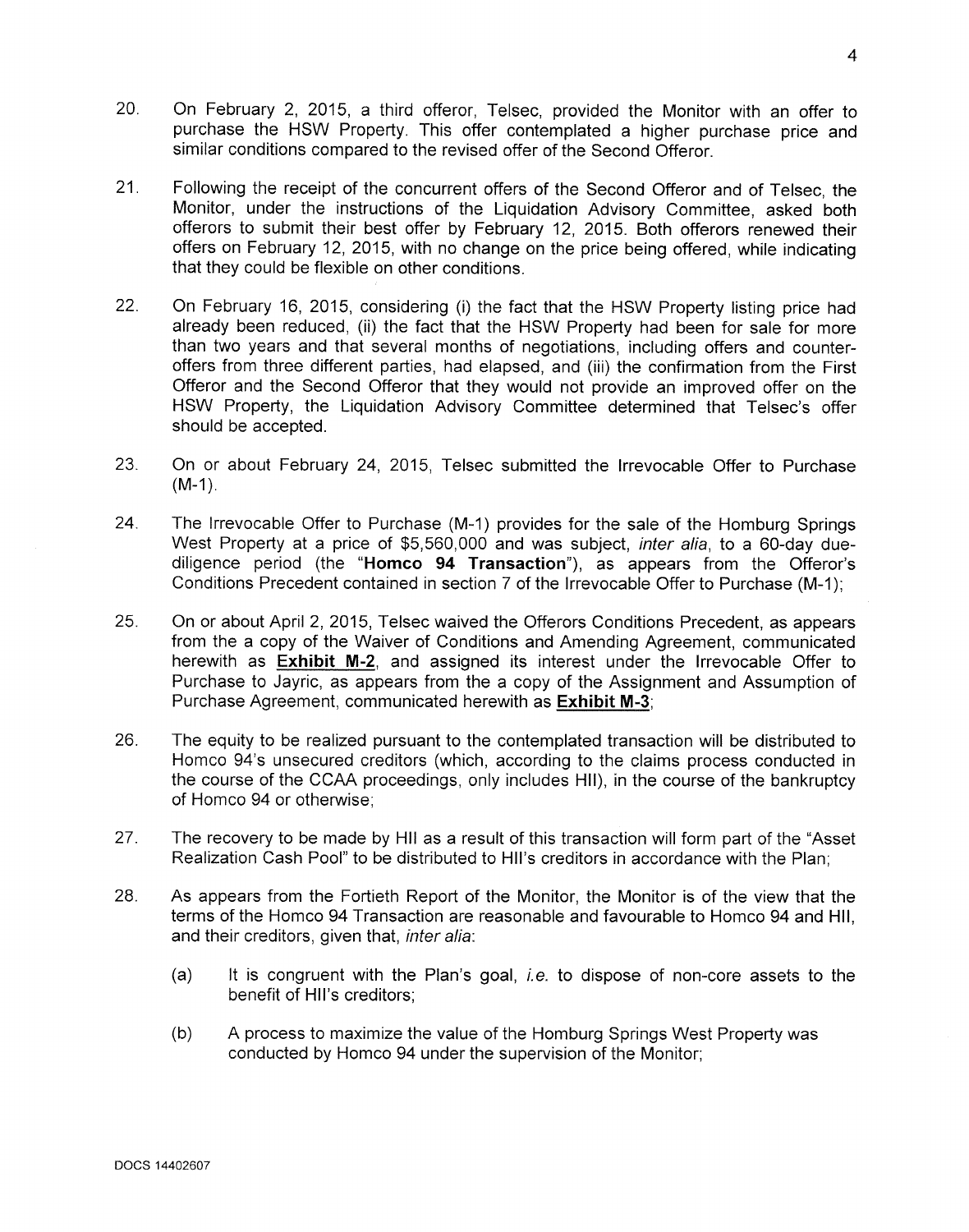- (c) The \$5,560,000 purchase price falls within the range of valuation of the Homburg Springs West Property obtained by the Monitor;
- (d) The Homco 94 Transaction will allow for a substantial distribution to the unsecured creditor of Homco 94, namely HII; and
- (e) The recoveries made by HII resulting from the Homco 94 Transaction will form part of the Asset Realization Cash Pool for the benefit of the Affected Creditors under the Plan.
- 29. Accordingly, the Monitor respectfully requests that this Court authorize the sale of the Homburg Springs West Property, ratify the Irrevocable Offer to Purchase, and grant a vesting order congruent with the conclusions included in the draft *Authorization of Sale and Vesting Order (Homburg Springs West Property)* filed herewith as Exhibit M-4;

## III. CONCLUSION

30. In light of the foregoing, the Monitor respectfully submits that the Homco 94 Transaction is in the best interest of Homco 94 and its stakeholders, including principally HII.

# WHEREFORE, MAY IT PLEASE THIS HONOURABLE COURT:

GRANT the present *Motion for an Authorization of Sale and* a *Vesting Order (Homburg Springs West Property);*

GRANT the project *Authorization of Sale and Vesting Order (Homburg Springs West Property),* communicated herewith as Exhibit M-4;

THE WHOLE WITHOUT COSTS, save in the event of contestation.

MONTREAL, April 15, 2015

trailt LLP

MCCARTHY TÉTRAULT LLF Attorneys for the Monitor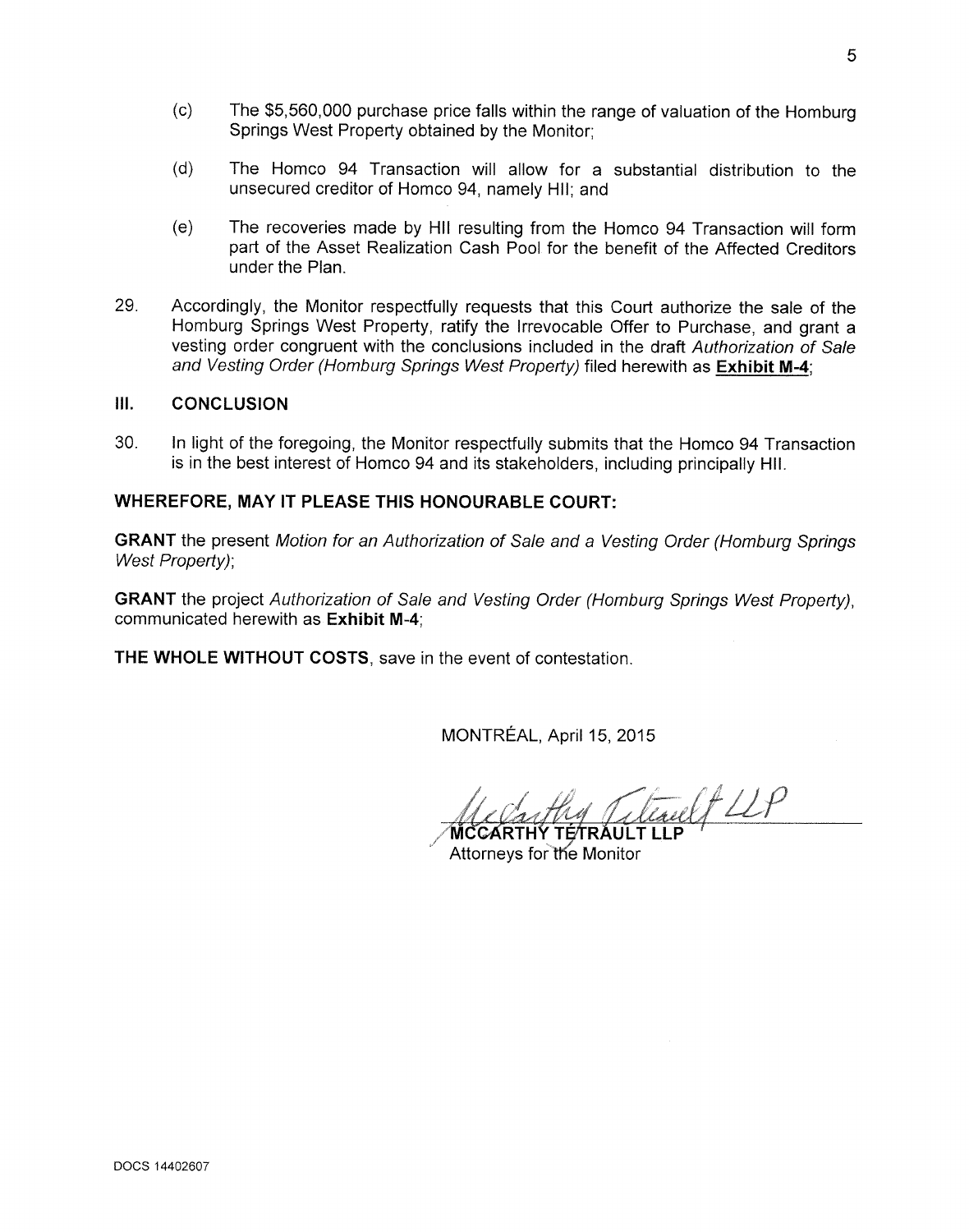# **AFFIDAVIT**

I the undersigned, Jean-François Nadon, Senior Vice President of Samson Bélair/Deloitte & Touche Inc., domiciled and residing for the purpose hereof at 1 Place Ville Marie, suite 3000, Montréal, Québec, H3B 4T9, solemnly declare the following:

- I am a duly authorized representative of Samson Bélair/Deloitte & Touche Inc. in its 1. capacity of Monitor to Homburg Invest Inc. et als.;
- All the facts alleged in the Motion for an Authorization of Sale and a Vesting Order 2. (Homburg Springs West Property) are true.

AND I HAVE SIGNED

Jean-François Nadon

SOLEMNLY DECLARED BEFORE ME ON THE S<sup>th</sup> DAY OF APRIL 2015

Olue O

COMMISSIONER OF OATHS FOR THE PROVINCE OF QUEBEC

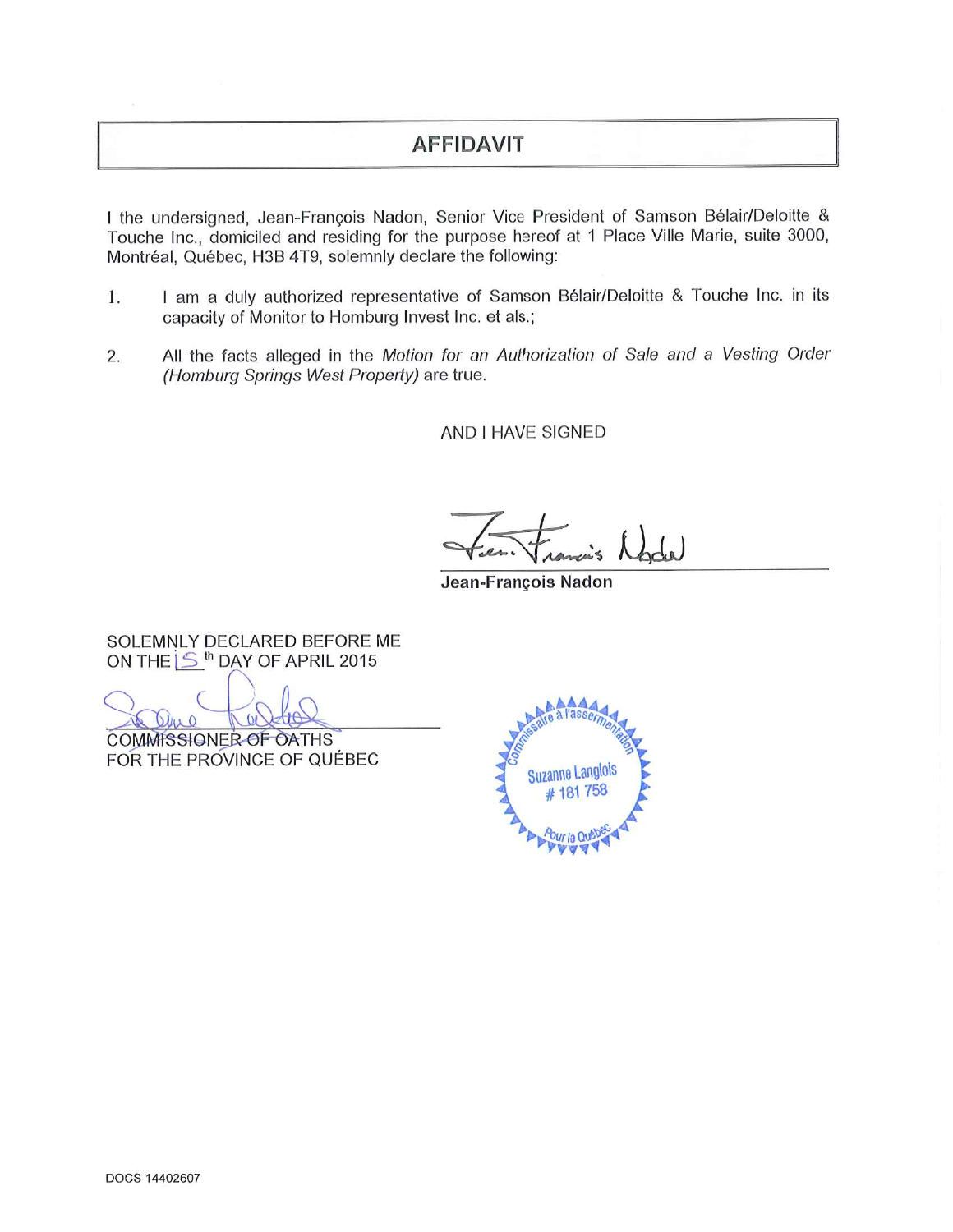# **NOTICE OF PRESENTATION**

# TO : SERVICE LIST

TAKE NOTICE that the *Motion for an Authorization of Sale and* a *Vesting Order (Homburg Springs West Property)* will be presented for hearing and allowance in the Superior Court, Commercial Division, at the Montréal Courthouse, 1 Notre-Dame Street East, Montréal, on April 17, 2015, at a time to be confirmed, or so soon thereafter as counsel may be heard, and in room 16.12.

PLEASE ACT ACCORDINGLY.

MONTREAL, April 15, 2015

MCCARTHY TÉTRAULT LLP Attorneys for the Monitor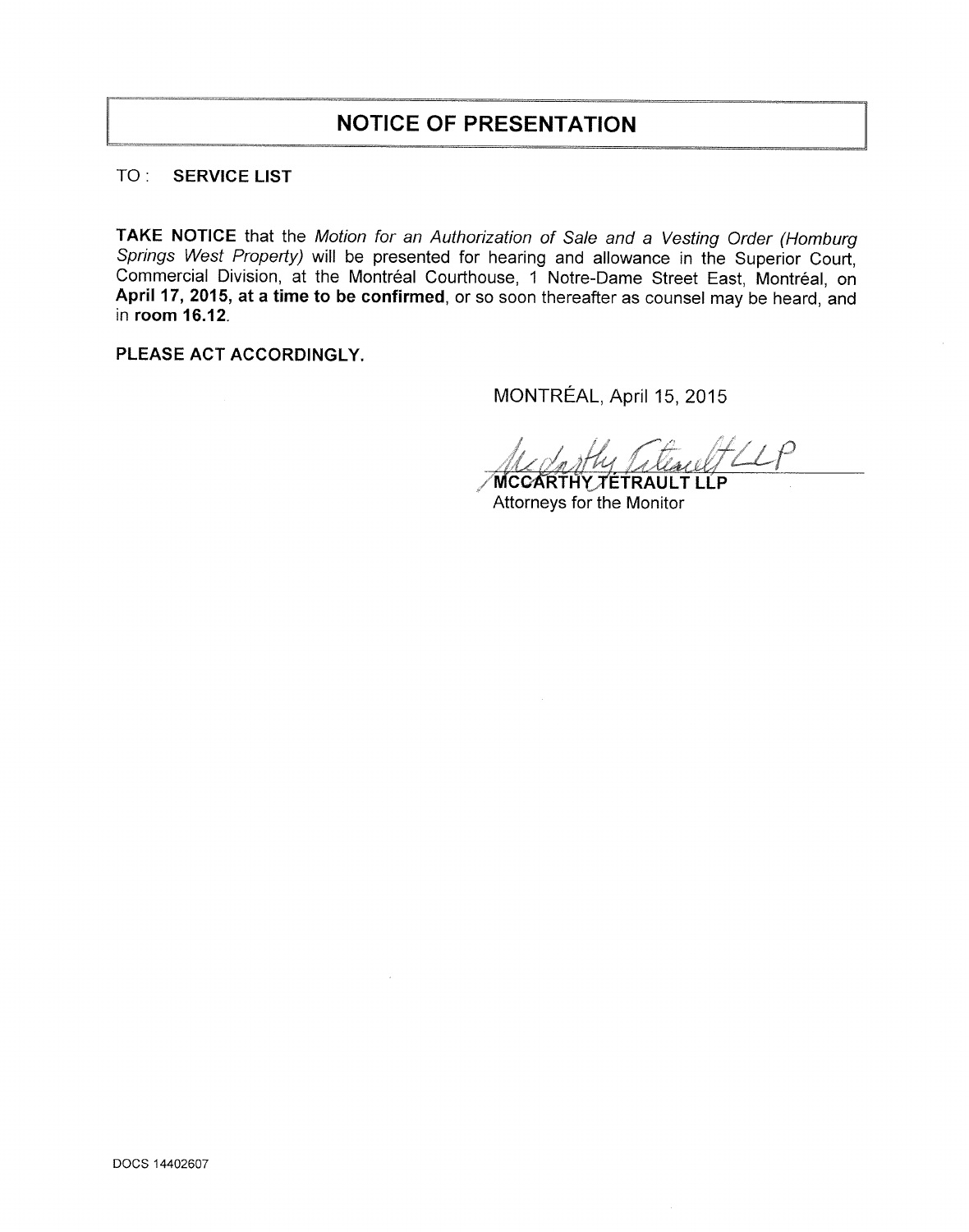CANADA PROVINCE OF QUÉBEC

DISTRICT OF MONTREAL

# SUPERIOR COURT

(Commercial Division) (sitting as a court designated pursuant to the *Companies' Creditors Arrangement Act,* R.S.C. 1985, c. C-36, as amended)

### No.: 500-11-041305-117 IN THE MATTER OF THE PLAN OF COMPROMISE OR ARRANGEMENT OF:

1810040 ALBERTA LTD. (formerly known as HOMBURG INVEST INC. and HOMBURG SHARECO INC.) et al.

Debtors

-and-HOMCO REALTY PARTNERSHIP FUND (94) LIMITED

Petitioner

-and-

HOMCO REALTY FUND PARTNERSHIP et al. (52) LIMITED

-and-

JAYRIC PROPERTY CORP INC., a corporation formed under the Business Corporations Act (Alberta), having its registered office at at 3150, 114 Ave. SE, Calgary, Alberta, T2Z 3V6

-and-

THE ALBERTA REGISTRAR OF LAND TITLES,  $710 - 4<sup>th</sup>$  Avenue S.W., Calgary, Alberta, T2P 0K3

Mis-en-cause

-and-

SAMSON BELAIRIDELOITTE & TOUCHE INC. Monitor/Petitioner

LIST OF EXHIBITS

(MOTION FOR AN AUTHORIZATION OF SALE AND A VESTING ORDER (HOMBURG SPRINGS WEST PROPERTY))

| Exhibit M-1: | Copy of the "Irrevocable Offer to Purchase" dated February 24, 2015;                          |
|--------------|-----------------------------------------------------------------------------------------------|
| Exhibit M-2: | Copy of the Waiver of Conditions and Amending Agreement dated<br>April 2, 2015;               |
| Exhibit M-3: | Copy of the Assignment and Assumption of Purchase Agreement dated<br>April 2, 2015;           |
| Exhibit M-4: | Copy of the draft Authorization of Sale and Vesting Order (Homburg<br>Springs West Property). |

MONTREAL, April 15, 2015

An Chitley Titul LLP

Attorneys for the Monitor